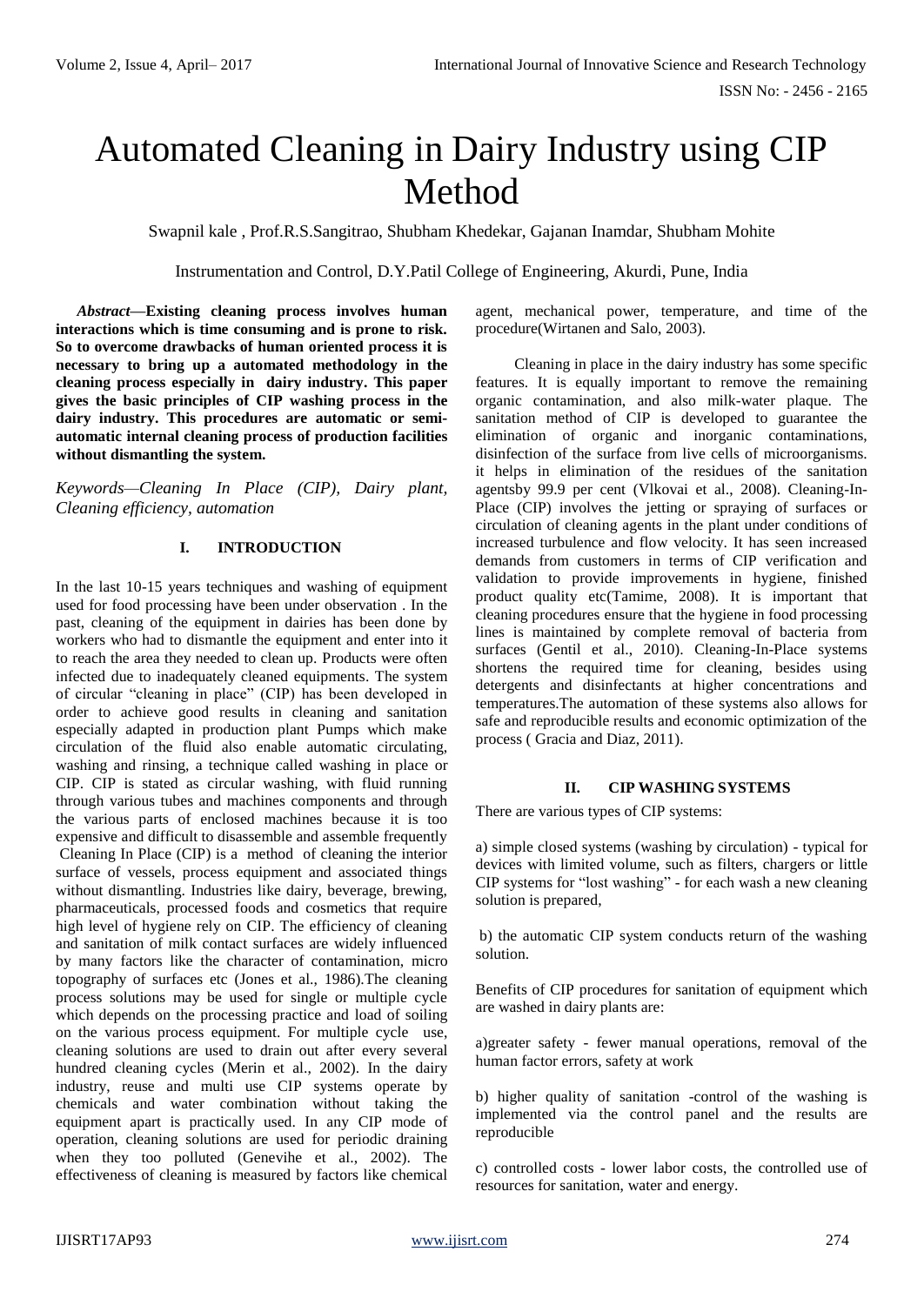The transition of fluid over surfaces of various equipments creates the effect of mechanical friction that helps to releases dirt deposits. The dairy industry makes use of a variety of Machines. The design and the volume of the internal surfaces have to be monitored which is difficult to run in circulatory washing so only mechanical cleaning is not sufficient but must be done with specially designed nozzles for washing.

#### **III. CLEANING SOLUTIONS**

In CIP system, cleaning solutions used include various types of detergents, sanitizers or disinfectants (Tamime, 2008).

#### *A. Detergents*

.

The detergents used in CIP system may be alkali or acid . Very commonly used alkali detergents are Sodium Hydroxide, Potassium Hydroxide, sodium Carbonate etc The acid detergents include Hydrochloric Acid, Nitric Acid, Phosphoric Acid, Citric acid etc

## ▪ *Alkali detergents*

Alkaline cleaners or detergents have a pH higher than 7. They are commonly used in the dairy industry because they change fat and convert it into soap which can be removed with water. These are usually consist of sodium hydroxide (caustic soda) potassium hydroxide (caustic potash), sodium carbonate (soda ash), and sodium silicates.

Typically  $0.5 - 2$  per cent caustic soda has been used at temperatures of up to 850C. For highly fouled surfaces, up to 4 per cent caustic soda can be applied (Mosteller and Bishop, 1993). The best cleaning effect for surfaces with the burned milk soil was achieved with a two phase cleaning procedure using chelator based sodium hydroxide ( Wirtanen and Salo, 2003).

 Caustic soda is a very strong alkali, and is a commonly used material in formulating detergents for use in CIP ant other cleaning process because of its low cost. It helps in excellent removal of proteinaceous soils and fatty oils by changing fats into soap (Tamime, 2008).

• *Acid detergents*

Acid circulation in CIP method for pasteurization is used to remove encrusted protein and salts from the surfaces of equipment.The flow rate must be greater than 1.5 m/sec to achieve the mechanical force(Wirtanen and Salo, 2003). The most common acids found in dairy cleaning are the inorganic acids like phosphoric acid and nitric acid, and the organic acids, such as citric acid.Various other mineral acids that may be used are hydrochloric acid and sulphuric acid. Organic acids like hydroxyacetic acid and gluconic acid are also used (Tamime, 2008).After an alkaline wash,acidic detergent wash is applied in order to remove any traces of alkaline product from equipment surfaces. It enhances draining and provide bacteriostatic conditions that delay the growth of organisms that may be found in the water supply.

The most common acid detergent is nitric acid, which is generally used at a concentration of 0.5–1.0 per cent under either ambient or heated conditions (55–800C) for 5 to 20 minutes (Bremer and Seale, 2010).

#### *B. Sanitizers*

Disinfectants used in the diary industry include oxidizing agents such as hypochlorite, hydrogen peroxide etc. Also denaturing agents which can be alcoholic products, nonoxidizing enzyme based products are also used (Troller, 1993).

 Sanitizers based on per oxygen can eliminate spores but they are corrosive at high temperature and highly concentrated (Russel and Chopra, 1996). Wirtanen and Salo (2003) suggested that the sanitizers must be used at either high concentration or at high temperature to be able to eliminate spores. But it is actually not suitable for disinfection due to corrosion and toxicity. The process includes both cleaning off organic and inorganic matters mixed with microorganisms which may be the primary cause of the formation of the plaques (Vlkovai et al., 2008). Sodium hypochlorite based sanitizers are widely used as they have many features which make them desirable for CIP applications in diary industry.

## **IV. CIP PROGRAMS**

CIP programs in dairy industry differ according to circuits included in system for cleaning of the heating surfaces or not. So on the above basis programs are divided into following:

- a) CIP programs for circulatory washing which include pasteurizers and other equipment of heating surfaces(UHT, etc.).
- b) CIP programs for circulatory washing which have tanks for the reception of pasteurized milk. The main difference between the two programs is that the acid circulation is always included in the first type to remove deposits of proteins and salts from heating surfaces. CIP circulatory washing is one into which pasteurizers and other. Equipment of heating surface are grouped and termed as "hot components" In dairy industry, once washed with water, CIP system is programmed to start rinsing the system equipments with acidic cleaning solutions, so as to first remove salt deposits and break up the layer of dirt. Therefore enabling the breakdown of the proteins by alkaline detergents. Accordingly, the cleaning process has to begin with alkaline cleaning solution and end up with acidic detergent, after which it is finally rinsed with water, and the equipment is cleaned. The equipment should be rinsed with weak alkaline solution to neutralize acid before disinfecting by chlorine chemicals.

 CIP systems comprises of four reservoirs: with cold water, an acid, a base and the so steamy water reservoirs. There are systems with added hot water tank or reservoirs. The operator is given the option of choosing the washing

program wherein complete wash or particular washing step can be selected. There are sensors for measuring levels of temperature and concentration of the fluids in each tanks. All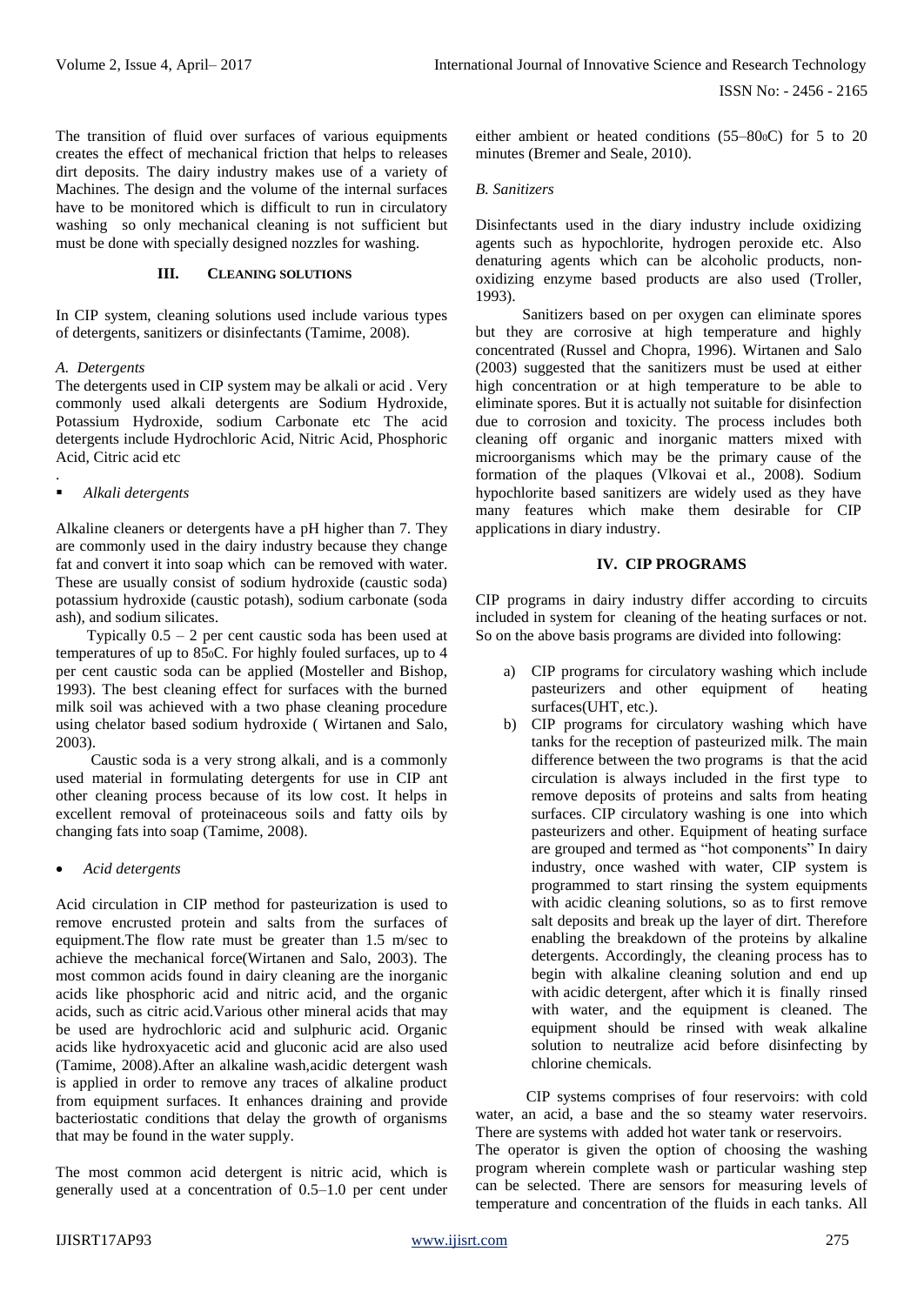signals from the from system equipments are forwarded to the central computer. All the relevant data for the system is seen at the terminal , and it is possible to select washing program cycle, steps, etc.

## **V. THE DESIGN OF CIP SYSTEM**

CIP is termed as a method that is used for automated or semiautomated washing and cleaning purpose of technological system elements without disassembling them. Practically, there are no restrictions in processing individual requests for the size and complexity of the CIP system. CIP station in a dairy consists of the equipment required for the storage, tracking and distribution of cleaning liquid solutions to the various CIP circuits. A centralized CIP system has found its place in many dairy industries, but in large dairies with a large processing capacity, the distance between the central CIP systems and peripheral circuits becomes long. The residual water dilutes detergent solution, which means that large amounts of the concentrated detergent must be added in order to maintain the required concentration. The greater the distance, the higher the cost.

# **VI. CLEANING PROCEDURES**

As per the Dairy Practice Council (1993), the recommended cleaning procedure involves

Step 1: Pre-mixing the required amount of a well-balanced alkaline circulation cleaning solutions with cold water to provide a concentration of 0.7 to 1.0 per cent.

Step 2: Add the pre-dissolved cleaner directly into the surge tank.

Step 3:Circulate this alkaline cleaning solution for 30 to 45 minutes, maintaining temperature at 1750F.

 A procedure given by Tamime and Robinson (1999) explains the rinsing of the system with clean cold water for 5 to 20 minutes ensuring washing out the remains of the processed milk. Cleaning with an alkaline solution of concentration 1.0–1.5per cent at 75– 800C for 6–45 minutes aims to remove the organic deposits like oil, proteins, polysaccharides from the surface and rinsing with warm water Cleaning with an acid agent having a concentration of 0.5–2 per cent for about 5–45 minutes between 600C and 900C eliminates the inorganic sediments and then finally rinse with cold water for 5 to 20 min.

 To specify the correct processing timings of every step of cleaning methods is at most important. If cleaning process proceeds given timings will cause fouling on the surface of processing equipment especially in heating equipments which result in growth of harmful bacteria (Wirtanen and Salo, 2003). Wirtanen and Salo (2003) carried out less environmentally harmful cleaning procedures based on ozonated water and enzyme based gent in CIP and obtained promising results. Eidie et al. (2003) used four CIP methods for dairies compared using life cycle assessment (LCA). The methods included alkaline/acid cleaning with hot water

disinfection, alkaline cleaning with acid chemical disinfection, enzyme based cleaning with acidic chemical disinfectant and last with disinfection by cold nitric acid at pH 2.

Cleaning process has a series of discrete stages as follows firstly removal of gross debris, pre rinse, detergent circulation, intermediate rinse, second detergent circulation, intermediate rinse disinfection and final rinse (Tamime, 2008).

## *A. Security analysis*

Since the CIP process is automative the drawback of human intervention in process of cleaning the dairy every time gets reduced or say completely eliminated, the workload of human workers gets reduced as in this process the human workers need not enter into the equipment to clean it. The safety levels gets increased as the whole process is operated automatically the only operation to be performed by human is to select whether they want complete wash or just the part of the process. 

# **VII. EXPERIMENT AND RESULT**

The CIP methods with small volumes and low temperatures, such as enzyme-based cleaning and one-phase alkaline cleaning turned out to be the best alternatives for human based cleaning process for the impact categories like energy use, global warming etc.CIP also controls all important parameters like time, flow, concentration. Easy for operation and independent on operator skills with reliable components.

## **VIII. CONCLUSION**

Modern technology implemented in food processing methods have led to reduced likelihood of diseases that are associated with food. On the other hand, modern methods of food production and processing also rely on secured technologies for washing and sanitation of the equipments used. It also aims to simultaneously provide and maintain product safety. Preventing human diseases due to food, reducing the failure of finished products and improving their quality are achieved by this method. Cleaning In Place system in a Dairy industry make use of types cleaning solutions like disinfectants or detergents which can be stored and reused.System with CIP methods will economize the cleaning process. The disadvantage of the system can be that repeating the use can lead to building up of organisms in the equipments subsequently in to the pasteurized milk. So it is necessary that timely checking of the cleaning strategies should be carried out to achieve good product quality results

## **References**

[1]. Lelieveld H, Mostert MA, Holah J, White B. Hygiene in Food Processing–Overview: Chapters 21, 11, 10 & 8' 1st edition; 2003.

[2]. Gosta B. Dairy processing handbook. Tetra Pak Processing systems AB S-221 86 Lund, Sweden; 1995.

[3].Visser H, Jeurnink JM. General aspects of fouling and cleaning, in fouling and cleaning of heat treatment aquipment.

.